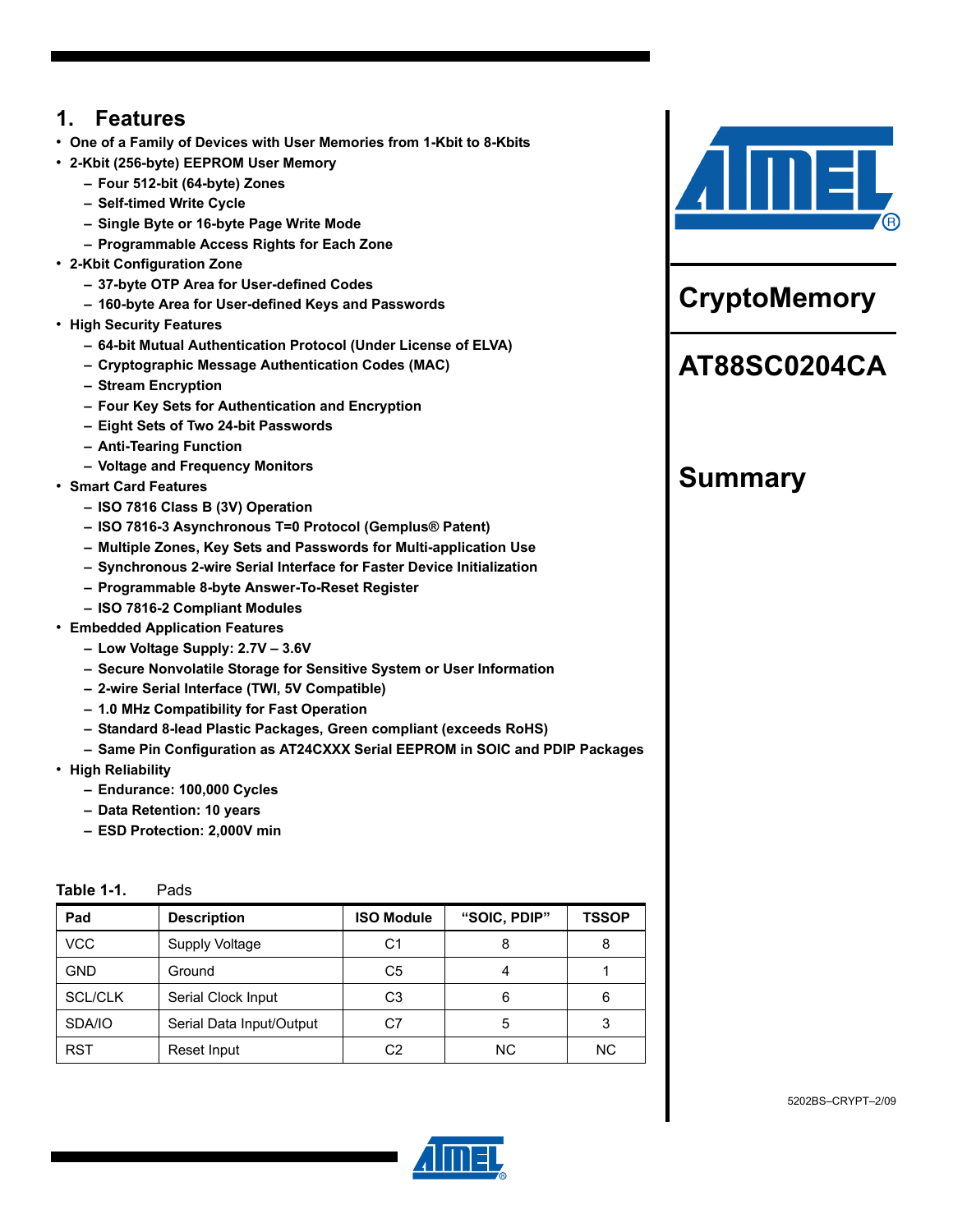



# **2. Description**

The AT88SC0204CA member of the CryptoMemory® family is a high-performance secure memory providing 2 Kbit of user memory with advanced security and cryptographic features built in. The user memory is divided into four 64-byte zones, each of which may be individually set with different security access rights or effectively combined together to provide space for 1 to 4 data files. The AT88SC0204CA features an enhanced command set that allows direct communication with microcontroller hardware 2-Wire interface thereby allowing for faster firmware development with reduced code space requirements.

# **3. Smart Card Applications**

The AT88SC0204CA provides high security, low cost, and ease of implementation without the need for a microprocessor operating system. The embedded cryptographic engine provides for dynamic, symmetric-mutual authentication between the device and host, as well as performing stream encryption for all data and passwords exchanged between the device and host. Up to four unique key sets may be used for these operations. The AT88SC0204CA offers the ability to communicate with virtually any smart card reader using the asynchronous  $T = 0$  protocol (Gemplus Patent) defined in ISO 7816-3.

# **4. Embedded Applications**

Through dynamic, symmetric-mutual authentication, data encryption, and the use of cryptographic Message Authentication Codes (MAC), the AT88SC0204CA provides a secure place for storage of sensitive information within a system. With its tamper detection circuits, this information remains safe even under attack. A 2-wire serial interface running at speeds up to 1.0 MHz provides fast and efficient communications with up to 15 individually addressable devices. The AT88SC0204CA is available in industry standard 8-lead packages with the same familiar pin configuration as AT24CXXX serial EEPROM devices.

Note: Does not apply to TSSOP Pinout.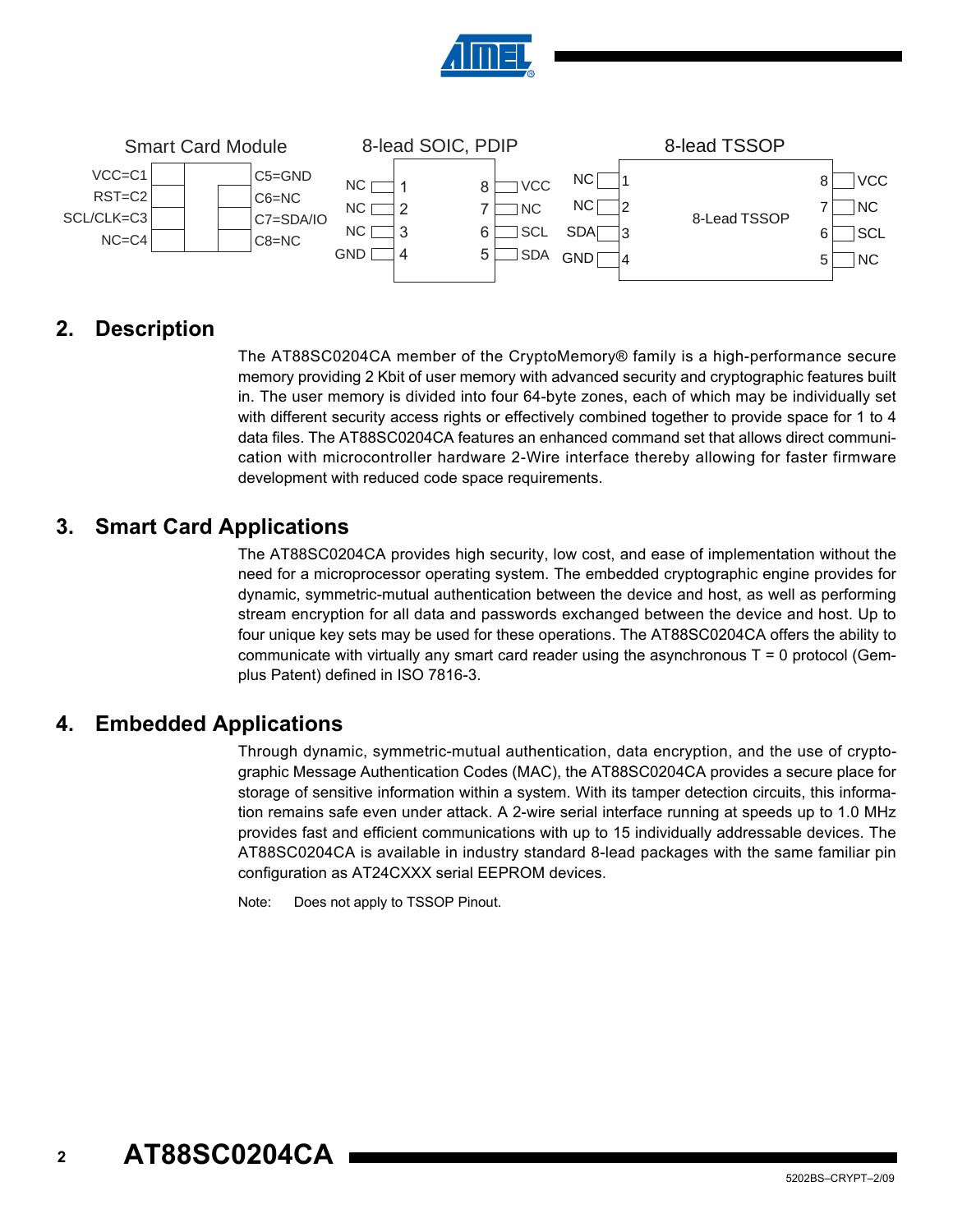**Figure 4-1.** Block Diagram



# **5. Connection Diagram**





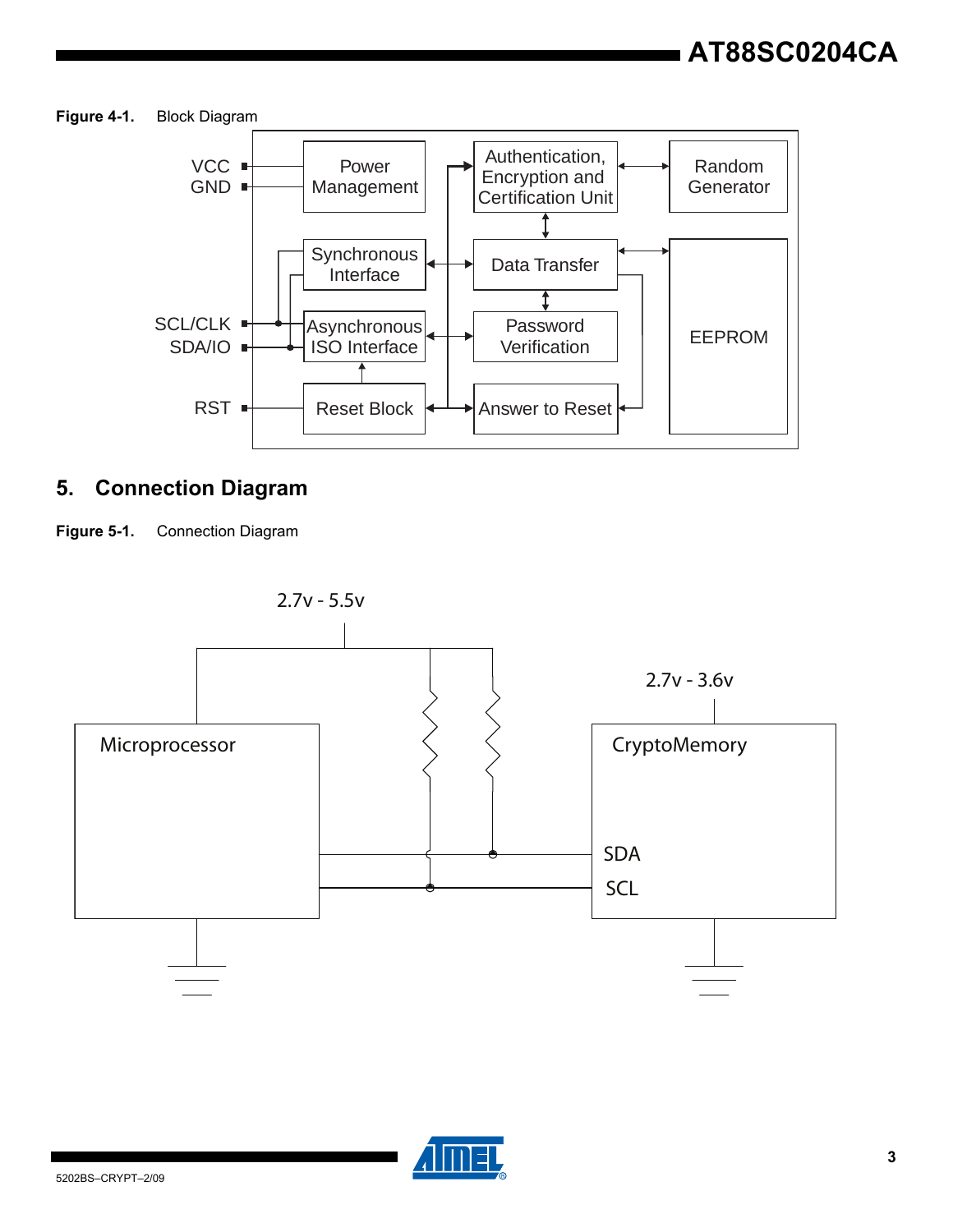

# **6. Pin Descriptions**

## **6.1 Supply Voltage (VCC)**

The VCC input is a 2.7V to 3.6V positive voltage supplied by the host.

### **6.2 Clock (SCL/CLK)**

When using the asynchronous  $T = 0$  protocol, the CLK (SCL) input provides the device with a carrier frequency f. The nominal length of one bit emitted on I/O is defined as an "elementary time unit" (ETU) and is equal to 372/f.

When using the synchronous protocol, data clocking is done on the positive edge of the clock when writing to the device and on the negative edge of the clock when reading from the device.

### **6.3 Reset (RST)**

The AT88SC0204CA provides an ISO 7816-3 compliant asynchronous Answer-To-Reset (ATR) sequence. Upon activation of the reset sequence, the device outputs bytes contained in the 64 bit Answer-To-Reset register. An internal pull-up on the RST input pad allows the device to operate in synchronous mode without bonding RST. The AT88SC0204CA does not support an Answer-To-Reset sequence in the synchronous mode of operation.

# **6.4 Serial Data (SDA/IO)**

The SDA/IO pin is bidirectional for serial data transfer. This pin is open-drain driven and may be wired with any number of other open-drain or open-collector devices. An external pull-up resistor should be connected between SDA/IO and VCC. The value of this resistor and the system capacitance loading the SDA/IO bus will determine the rise time of SDA/IO. This rise time will determine the maximum frequency during read operations. Low value pull-up resistors will allow higher frequency operations while drawing higher average power supply current. SDA/IO information applies to both asynchronous and synchronous protocols.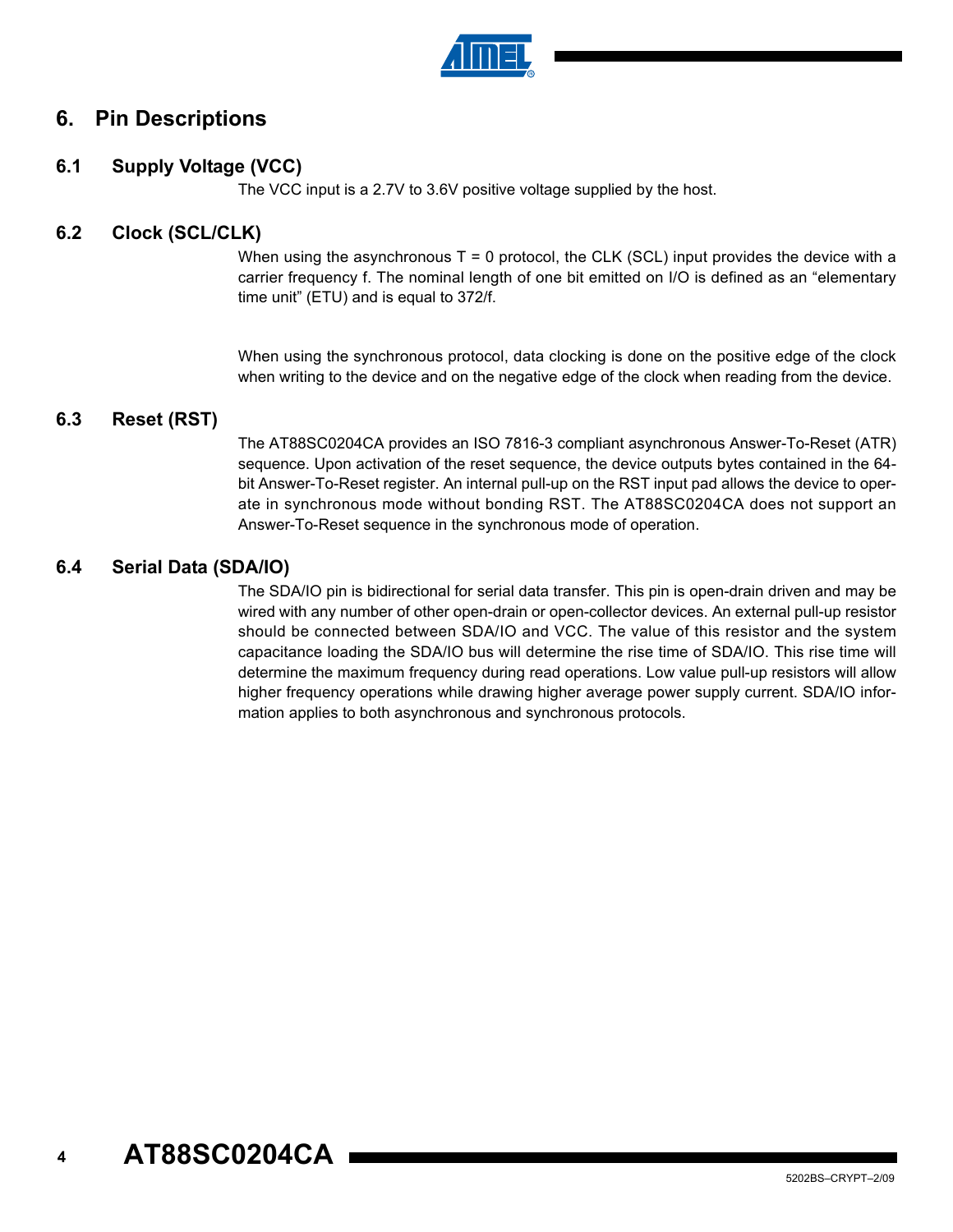# **7. Absolute Maximum Ratings**

Stresses beyond those listed under "Absolute Maximum Ratings" may cause permanent damage to the device. This is a stress rating only and functional operation of the device at these or any other conditions beyond those indicated in the operational sections of this specification is not implied. Exposure to absolute maximum rating conditions for extended periods of time may affect device reliability.

#### **Absolute Maximum Ratings**

| Voltage on Any Pin |
|--------------------|
|                    |
|                    |

#### **Table 7-1.** DC Characteristics

Applicable over recommended operating range from  $V_{CC}$  = +2.7 to 3.6V,  $T_{AC}$  = -40°C to +85°C (unless otherwise noted)

| Symbol                | <b>Parameter</b>                  | <b>Test Condition</b>              | <b>Min</b>       | <b>Typ</b> | <b>Max</b>        | <b>Units</b> |
|-----------------------|-----------------------------------|------------------------------------|------------------|------------|-------------------|--------------|
| $V_{CC}^{(1)}$        | Supply Voltage                    |                                    | 2.7              |            | 3.6               | $\vee$       |
| $I_{\rm CC}$          | <b>Supply Current</b>             | Async READ at 3.57MHz              |                  |            | 5                 | mA           |
| $I_{\rm CC}$          | <b>Supply Current</b>             | Async WRITE at 3.57MHz             |                  |            | 5                 | mA           |
| $I_{\rm CC}$          | <b>Supply Current</b>             | Synch READ at 1MHz                 |                  |            | 5                 | mA           |
| $I_{\rm CC}$          | <b>Supply Current</b>             | Synch WRITE at 1MHz                |                  |            | 5                 | mA           |
| $I_{SB}$              | <b>Standby Current</b>            | $VIN = VCC$ or $GND$               |                  |            | 100               | uA           |
| $V_{IL}$              | SDA/IO Input Low Voltage          |                                    | 0                |            | $VCC \times 0.2$  | $\vee$       |
| $V_{IL}$              | <b>CLK Input Low Voltage</b>      |                                    | $\mathbf{0}$     |            | $VCC \times 0.2$  | $\vee$       |
| $V_{IL}$              | RST Input Low Voltage             |                                    | $\pmb{0}$        |            | $VCC \times 0.2$  | $\vee$       |
| $V_{\text{IH}}^{(1)}$ | SDA/IO Input High Voltage         |                                    | $VCC \times 0.7$ |            | 5.5               | $\vee$       |
| $V_{\text{IH}}^{(1)}$ | <b>SCL/CLK Input High Voltage</b> |                                    | $VCC \times 0.7$ |            | 5.5               | $\vee$       |
| $V_{\text{IH}}^{(1)}$ | RST Input High Voltage            |                                    | $VCC \times 0.7$ |            | 5.5               | $\vee$       |
| $I_{IL}$              | SDA/IO Input Low Current          | $0 < VIL < VCC \times 0.15$        |                  |            | 15                | uA           |
| $I_{IL}$              | <b>SCL/CLK Input Low Current</b>  | $0 < VIL < VCC \times 0.15$        |                  |            | 15                | uA           |
| I <sub>IL</sub>       | RST Input Low Current             | $0 < VIL < VCC \times 0.15$        |                  |            | 50                | uA           |
| $I_{\text{IH}}$       | SDA/IO Input High Current         | $VCC \times 0.7 \leq VIH \leq VCC$ |                  |            | 20                | uA           |
| Iн                    | <b>SCL/CLK Input High Current</b> | $VCC \times 0.7 < VIH < VCC$       |                  |            | 100               | uA           |
| Iн                    | RST Input High Current            | $VCC \times 0.7 < VIH < VCC$       |                  |            | 150               | uA           |
| $V_{OH}$              | SDA/IO Output High Voltage        | 20K ohm external pull-up           | $VCC \times 0.7$ |            | <b>VCC</b>        | $\vee$       |
| $V_{OL}$              | SDA/IO Output Low Voltage         | $IOL = 1mA$                        | $\mathbf 0$      |            | $VCC \times 0.15$ | $\vee$       |

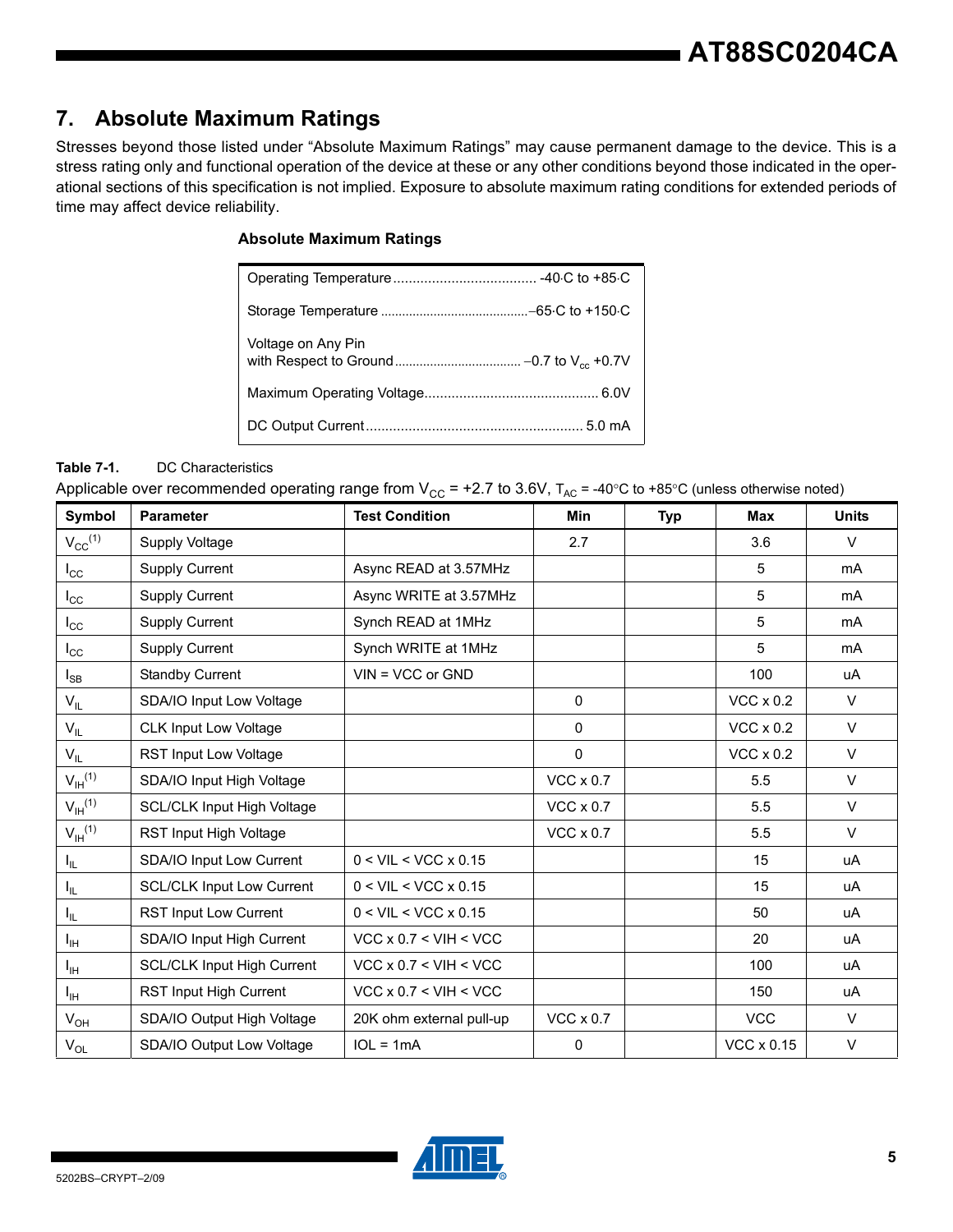

#### Table 7-1. DC Characteristics (Continued)

Applicable over recommended operating range from V<sub>CC</sub> = +2.7 to 3.6V,  $T_{AC}$  = -40°C to +85°C (unless otherwise noted)

| <b>Symbol</b> | <b>Parameter</b>           | <b>Test Condition</b> | Min | Typ | Max | <b>Units</b> |
|---------------|----------------------------|-----------------------|-----|-----|-----|--------------|
| <b>IOH</b>    | SDA/IO Output High Current | VOH                   |     |     | 20  | uA           |
| <b>IOL</b>    | SDA/IO Output Low Current  | <b>VOL</b>            |     |     | 10  | mA           |

Note: 1. To prevent Latch Up Conditions from occurring during Power Up of the AT88SC0204CA, V<sub>CC</sub> must be turned on before applying  $V_{H}$ . For Powering Down,  $V_{H}$  must be removed before turning  $V_{CC}$  off.

#### **Table 7-2.** AC Characteristics

Applicable over recommended operating range from V<sub>CC</sub> = +2.7 to 3.6V, T<sub>AC</sub> = -40°C to +85°C, CL = 30pF (unless otherwise noted)

|                                  | <b>Parameter</b>            | Min         | <b>Max</b>   | <b>Units</b> |
|----------------------------------|-----------------------------|-------------|--------------|--------------|
| $f_{CLK}$                        | Async Clock Frequency       | 1           | 4            | MHz          |
| $f_{CLK}$                        | Synch Clock Frequency       | $\mathbf 0$ | 1            | MHz          |
|                                  | Clock Duty cycle            | 40          | 60           | $\%$         |
| $t_{R}$                          | "Rise Time - SDA/IO, RST"   |             | $\mathbf{1}$ | <b>uS</b>    |
| $t_F$                            | "Fall Time - SDA/IO, RST"   |             | $\mathbf{1}$ | <b>uS</b>    |
| $t_{\mathsf{R}}$                 | Rise Time - SCL/CLK         |             | 9% x period  | uS           |
| $t_{\scriptscriptstyle \sf F}$   | Fall Time - SCL/CLK         |             | 9% x period  | uS           |
| $t_{AA}$                         | Clock Low to Data Out Valid |             | 250          | nS           |
| t <sub>HD.STA</sub>              | Start Hold Time             | 200         |              | nS           |
| $t_{\text{SU,STA}}$              | Start Set-up Time           | 200         |              | nS           |
| t <sub>HD.DAT</sub>              | Data In Hold Time           | 10          |              | nS           |
| $t_{\scriptstyle\text{S}}$ U.DAT | Data In Set-up Time         | 100         |              | nS           |
| $t_{\text{SU,STO}}$              | Stop Set-up Time            | 200         |              | nS           |
| $t_{\sf DH}$                     | Data Out Hold Time          | 20          |              | nS           |
| $\mathfrak{t}_{\text{WR}}$       | Write Cycle Time            |             | 5            | mS           |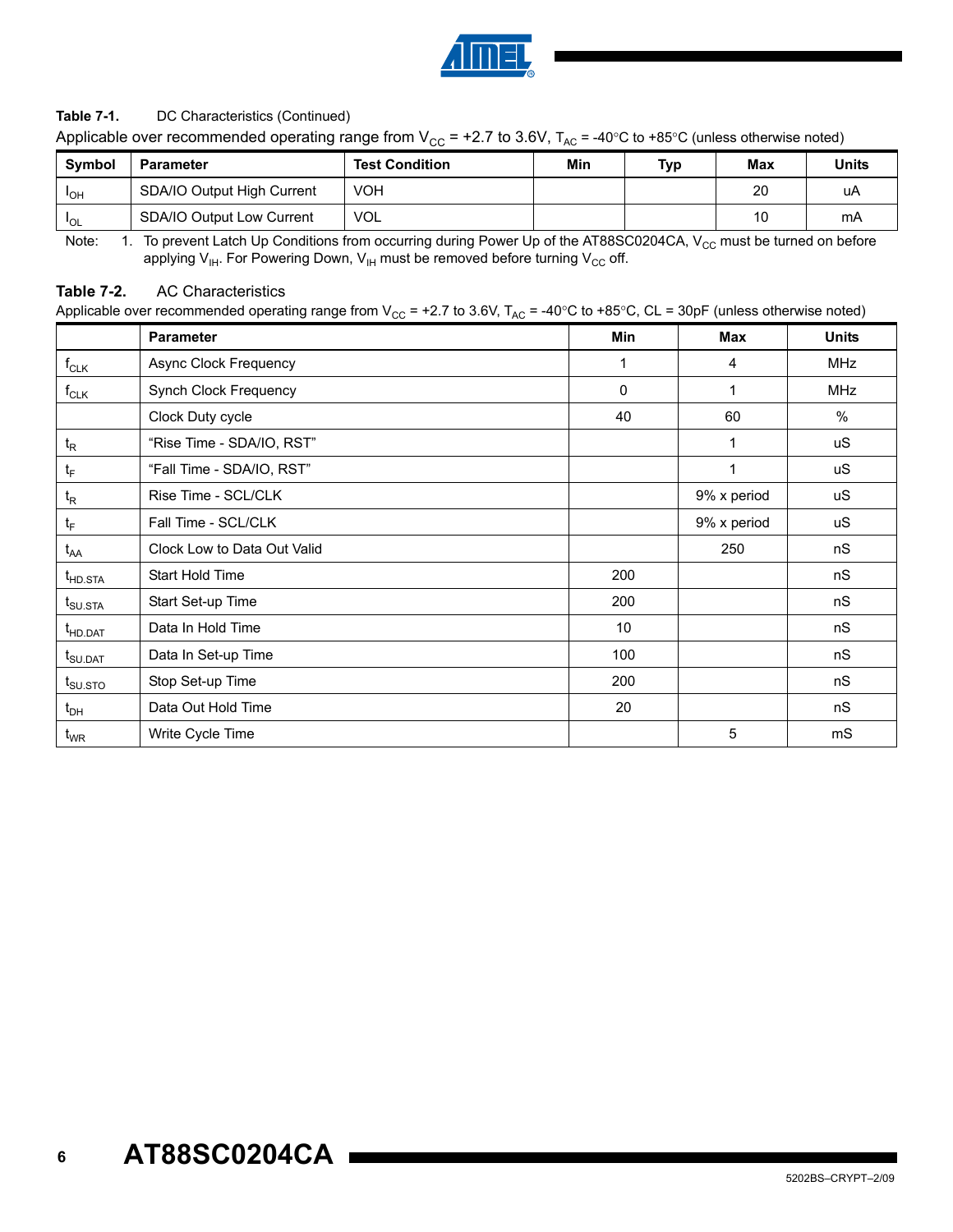# **8. Device Operations for Synchronous Protocols**

### **8.1 Clock and Data Transitions**

The SDA pin is normally pulled high with an external device. Data on the SDA pin may change only during SCL low time periods (see [Figure 8-3 on page 8](#page-7-0)). Data changes during SCL high periods will indicate a start or stop condition as defined below.

#### **8.1.1 Start Condition**

A high-to-low transition of SDA with SCL high defines a START condition which must precede all commands (see [Figure 8-4 on page 8\)](#page-7-1).

#### **8.1.2 Stop Condition**

A low-to-high transition of SDA with SCL high defines a STOP condition. After a read sequence, the STOP condition will place the EEPROM in a standby power mode (see [Figure 8-4 on page](#page-7-1) [8\)](#page-7-1).

#### **8.1.3 ACKNOWLEDGE**

All addresses and data words are serially transmitted to and from the EEPROM in 8-bit words. The EEPROM sends a zero to acknowledge that it has received each word. This happens during the ninth clock cycle (see [Figure 8-5 on page 9](#page-8-0)).

#### **8.2 Memory Reset**

After an interruption in communication due protocol errors, power loss or any reason, perform "Acknowledge Polling" to properly recover from the condition. Acknowledge polling consists of sending a start condition followed by a valid CryptoMemory command byte and determining if the device responded with an ACKNOWLEDGE.





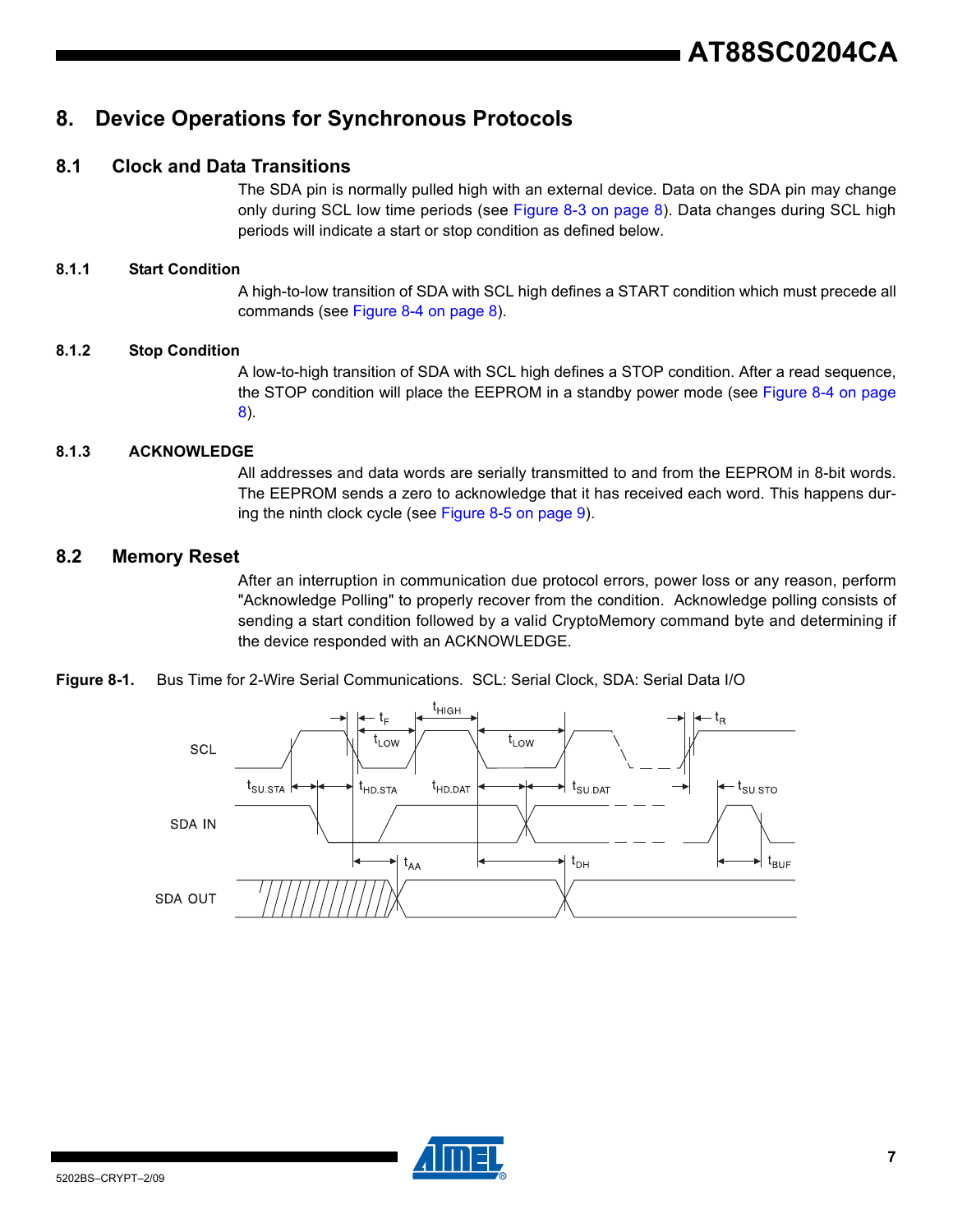

#### **Figure 8-2.** Write Cycle Timing. SCL: Serial Clock, SDA: Serial Data I/O



Note: The Write Cycle time twr is the time from a valid stop condition of a write sequence to the end of the internal clear/write cycle.

<span id="page-7-0"></span>



<span id="page-7-1"></span>

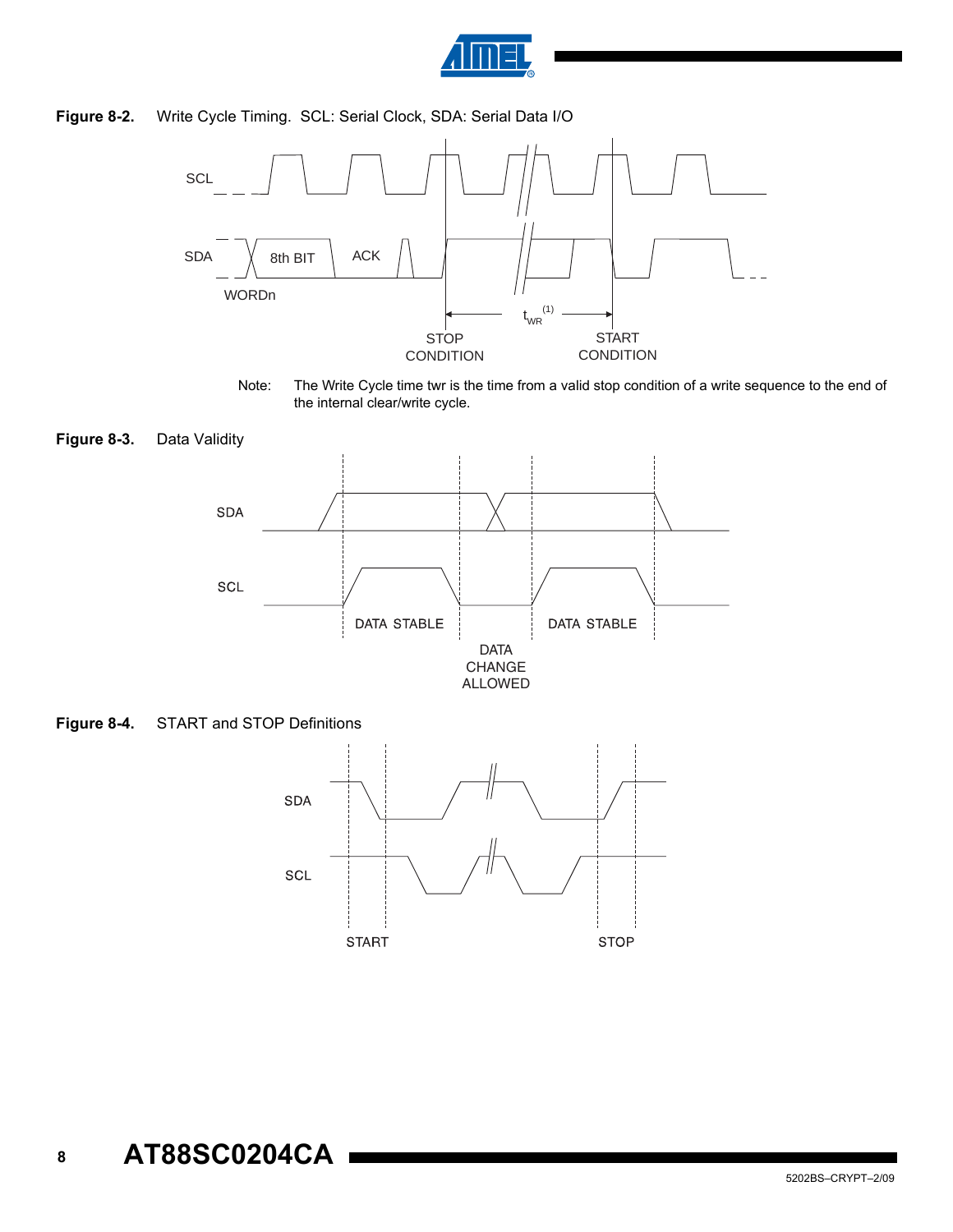# <span id="page-8-0"></span>**Figure 8-5.** Output Acknowledge



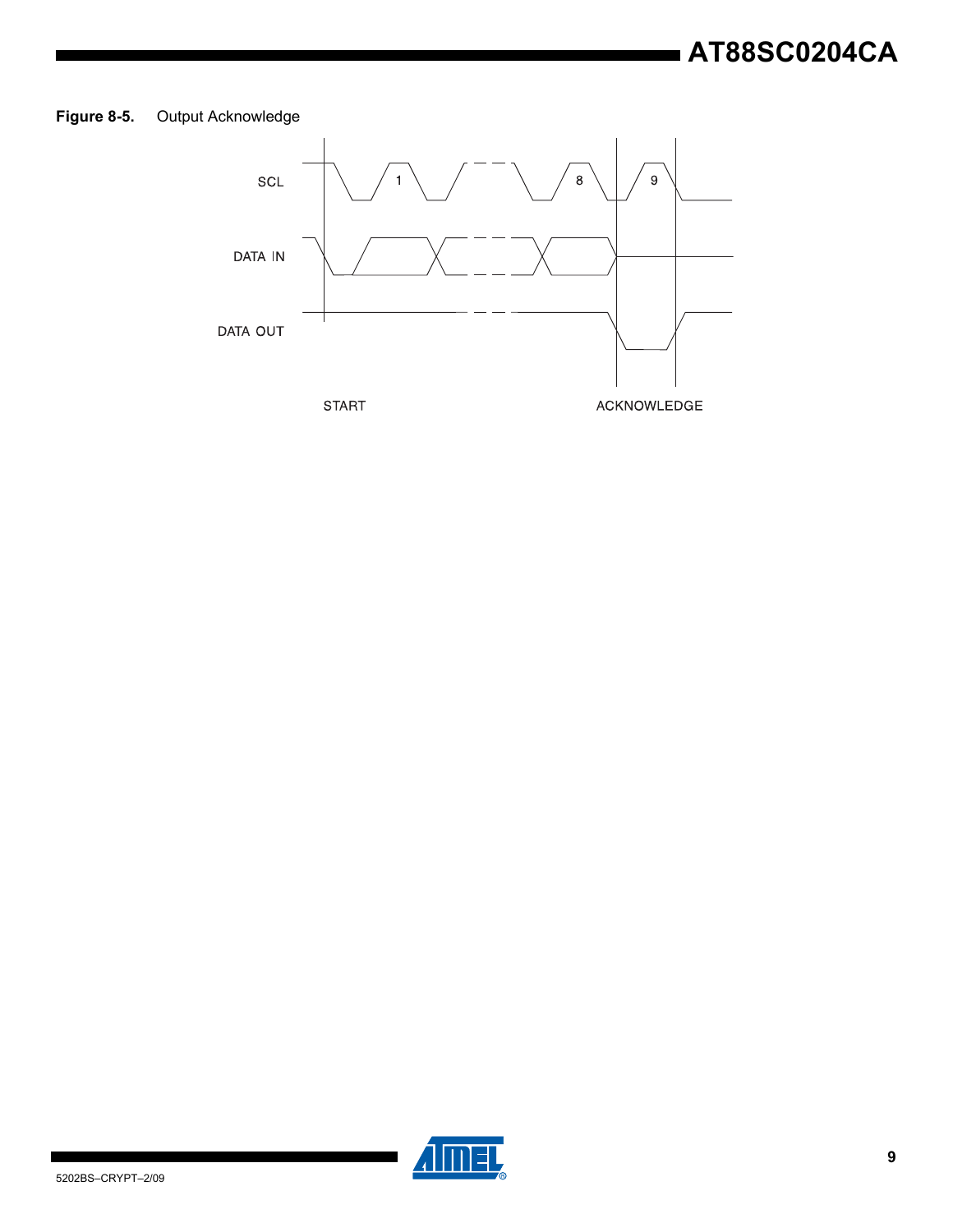

# **9. Device Architecture**

### **9.1 User Zones**

The EEPROM user memory is divided into 4 zones of 512 bits each. Multiple zones allow for storage of different types of data or files in different zones. Access to user zones is permitted only after meeting proper security requirements. These security requirements are user definable in the configuration memory during device personalization. If the same security requirements are selected for multiple zones, then these zones may effectively be accessed as one larger zone.

| ZONE   |      | \$0      | \$1 | \$2 | \$3 | \$4      | \$5 | \$6 | \$7 |  |
|--------|------|----------|-----|-----|-----|----------|-----|-----|-----|--|
|        | \$00 |          |     |     |     |          |     |     |     |  |
|        | ٠    |          |     |     |     | 64 Bytes |     |     |     |  |
| User 0 | ٠    |          |     |     |     |          |     |     |     |  |
|        | \$38 |          |     |     |     |          |     |     |     |  |
|        | \$00 |          |     |     |     |          |     |     |     |  |
| User 1 | ٠    | 64 Bytes |     |     |     |          |     |     |     |  |
|        | ۰    |          |     |     |     |          |     |     |     |  |
|        | \$38 |          |     |     |     |          |     |     |     |  |
|        | \$00 |          |     |     |     |          |     |     |     |  |
| User 2 | ۰    | 64 Bytes |     |     |     |          |     |     |     |  |
|        | ٠    |          |     |     |     |          |     |     |     |  |
|        | \$38 |          |     |     |     |          |     |     |     |  |
|        | \$00 |          |     |     |     |          |     |     |     |  |
|        | ۰    | 64 Bytes |     |     |     |          |     |     |     |  |
| User 3 | ٠    |          |     |     |     |          |     |     |     |  |
|        | \$38 |          |     |     |     |          |     |     |     |  |

**Table 9-1.** User Zone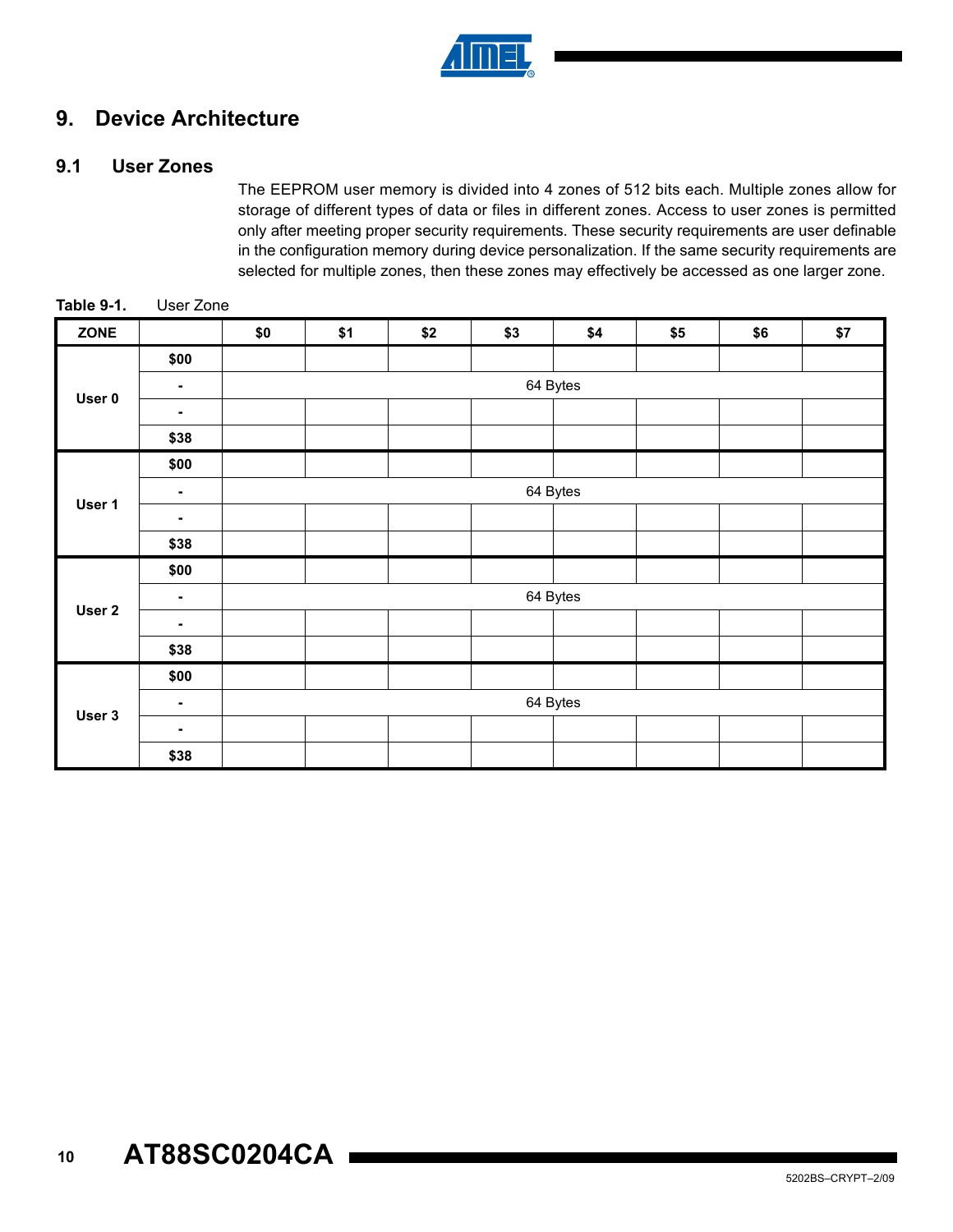# **10. Control Logic**

Access to the user zones occur only through the control logic built into the device. This logic is configurable through access registers, key registers and keys programmed into the configuration memory during device personalization. Also implemented in the control logic is a cryptographic engine for performing the various higher-level security functions of the device.

# **11. Configuration Memory**

The configuration memory consists of 2048 bits of EEPROM memory used for storage of passwords, keys, codes, and also used for definition of security access rights for the user zones. Access rights to the configuration memory are defined in the control logic and are not alterable by the user after completion of personalization.

|             | \$0        | \$1                      | \$2     | \$3             | \$4                                   | \$5                             | \$6    | \$7             |                       |
|-------------|------------|--------------------------|---------|-----------------|---------------------------------------|---------------------------------|--------|-----------------|-----------------------|
| \$00        |            |                          |         |                 | Answer To Reset                       |                                 |        |                 | Identification        |
| \$08        |            | Fab Code                 |         | <b>MTZ</b>      |                                       | Card Manufacturer Code          |        |                 |                       |
| \$10        |            |                          |         |                 | Lot History Code                      |                                 |        |                 | <b>Read Only</b>      |
| \$18        | <b>DCR</b> |                          |         |                 |                                       | <b>Identification Number Nc</b> |        |                 |                       |
| \$20        | AR0        | PR <sub>0</sub>          | AR1     | PR <sub>1</sub> | AR <sub>2</sub>                       | PR <sub>2</sub>                 | AR3    | PR <sub>3</sub> |                       |
| \$28        |            |                          |         |                 |                                       |                                 |        |                 |                       |
| \$30        |            |                          |         |                 | Reserved                              |                                 |        |                 | <b>Access Control</b> |
| \$38        |            |                          |         |                 |                                       |                                 |        |                 |                       |
| \$40        |            |                          |         |                 | <b>Issuer Code</b>                    |                                 |        |                 |                       |
| \$48        |            |                          |         |                 |                                       |                                 |        |                 |                       |
| \$50        |            |                          |         |                 |                                       |                                 |        |                 |                       |
| \$58        |            |                          |         |                 |                                       |                                 |        |                 |                       |
| \$60        |            |                          |         |                 |                                       |                                 |        |                 |                       |
| \$68        |            |                          |         |                 | For Authentication and Encryption use |                                 |        |                 | Cryptography          |
| \$70        |            |                          |         |                 |                                       |                                 |        |                 |                       |
| \$78        |            |                          |         |                 |                                       |                                 |        |                 |                       |
| \$80        |            |                          |         |                 |                                       |                                 |        |                 |                       |
| \$88        |            |                          |         |                 |                                       |                                 |        |                 |                       |
| \$90        |            |                          |         |                 |                                       |                                 |        |                 |                       |
| \$98        |            |                          |         |                 | For Authentication and Encryption use |                                 |        |                 | <b>Secret</b>         |
| <b>\$A0</b> |            |                          |         |                 |                                       |                                 |        |                 |                       |
| <b>\$A8</b> |            |                          |         |                 |                                       |                                 |        |                 |                       |
| \$B0        | PAC        |                          | Write 0 |                 | <b>PAC</b>                            |                                 | Read 0 |                 |                       |
| \$B8        | PAC        |                          | Write 1 |                 | PAC                                   |                                 | Read 1 |                 |                       |
| <b>\$C0</b> | PAC        |                          | Write 2 |                 | PAC                                   |                                 | Read 2 |                 |                       |
| \$C8        | PAC        |                          | Write 3 |                 | PAC                                   |                                 | Read 3 |                 | Password              |
| \$D0        | PAC        |                          | Write 4 |                 | PAC                                   |                                 | Read 4 |                 |                       |
| \$D8        | PAC        |                          | Write 5 |                 | PAC                                   |                                 | Read 5 |                 |                       |
| \$E0        | PAC        | Write 6<br>PAC<br>Read 6 |         |                 |                                       |                                 |        |                 |                       |
| \$E8        | PAC        |                          | Write 7 |                 | PAC                                   |                                 | Read 7 |                 |                       |
| \$F0        |            |                          |         |                 | Reserved                              |                                 |        |                 | Forbidden             |
| <b>\$F8</b> |            |                          |         |                 |                                       |                                 |        |                 |                       |

**Figure 11-1.** Configuration Memory

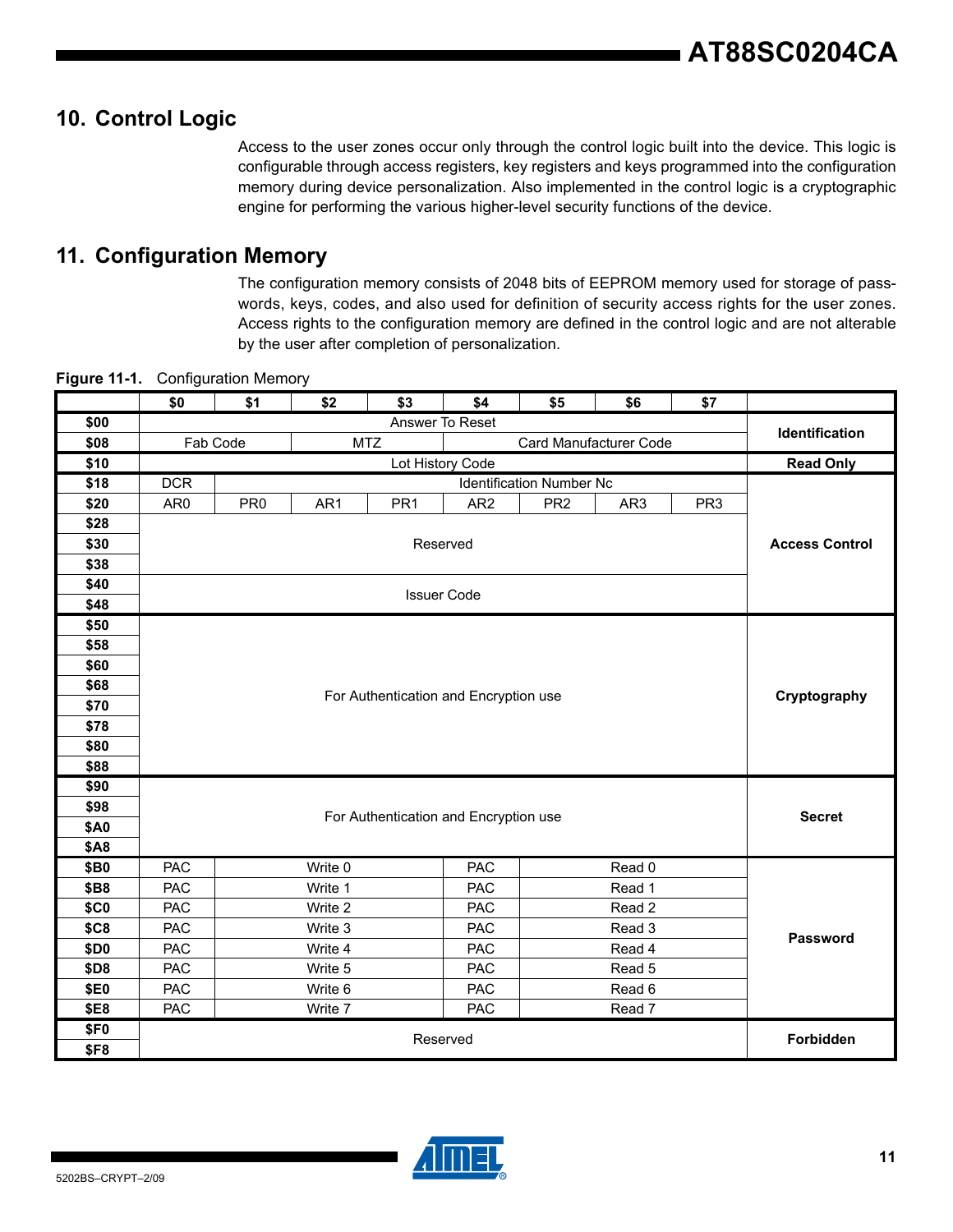

#### **11.1 Security Fuses**

There are three fuses on the device that must be blown during the device personalization process. Each fuse locks certain portions of the configuration zone as OTP (One-Time Programmable) memory. Fuses are designed for the module manufacturer, card manufacturer and card issuer and should be blown in sequence, although all programming of the device and blowing of the fuses may be performed at one final step.

# **12. Communication Security Modes**

Communications between the device and host operate in three basic modes. Standard mode is the default mode for the device after power-up. Authentication mode is activated by a successful authentication sequence. Encryption mode is activated by a successful encryption activation following a successful authentication.

**Table 12-1.** Communication Security Modes<sup>(1)</sup>

| <b>Mode</b>           | <b>Configuration Data</b> | User Data | <b>Passwords</b> | <b>Data Integrity Check</b> |
|-----------------------|---------------------------|-----------|------------------|-----------------------------|
| <b>Standard</b>       | Clear                     | Clear     | Clear            | MDC <sup>(1)</sup>          |
| <b>Authentication</b> | Clear                     | Clear     | Encrypted        | MAC <sup>(1)</sup>          |
| <b>Encryption</b>     | Clear                     | Encrypted | Encrypted        | MAC <sup>(1)</sup>          |

Note: 1. Configuration data include viewable areas of the Configuration Zone except the passwords: MDC: Modification Detection Code. MAC: Message Authentication Code.

# **13. Security Options**

#### **13.1 Anti-Tearing**

In the event of a power loss during a write cycle, the integrity of the device's stored data is recoverable. This function is optional: the host may choose to activate the anti-tearing function, depending on application requirements. When anti-tearing is active, write commands take longer to execute, since more write cycles are required to complete them, and data is limited to a maximum of eight bytes for each write request.

Data is written first into a buffer zone in EEPROM instead of the intended destination address, but with the same access conditions. The data is then written in the required location. If this second write cycle is interrupted due to a power loss, the device will automatically recover the data from the system buffer zone at the next power-up. Non-volatile buffering of the data is done automatically by the device.

During power-up in applications using Anti-Tearing, the host is required to perform ACK polling in the event that the device needs to carry out the data recovery process.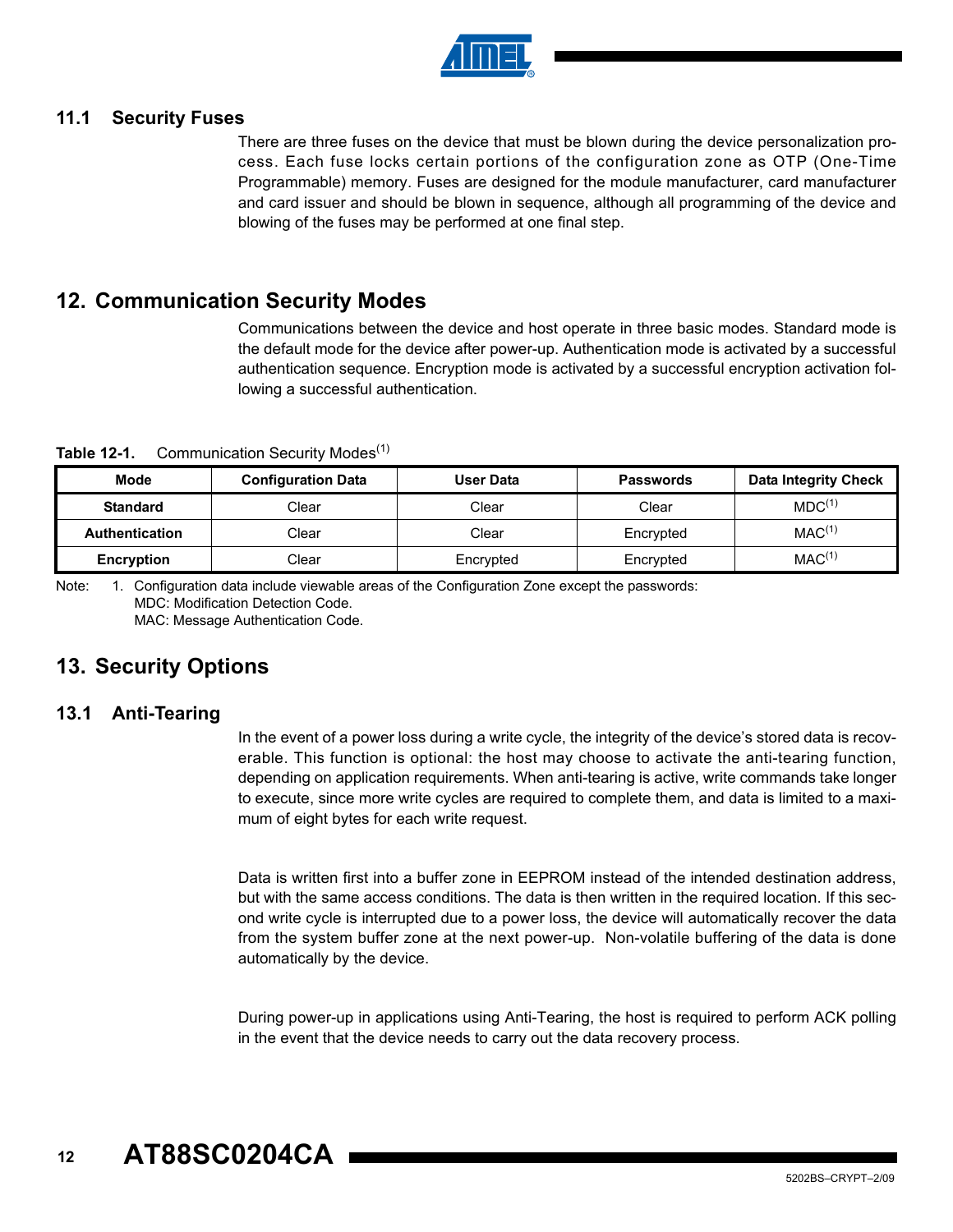#### **13.2 Write Lock**

If a user zone is configured in the write lock mode, the lowest address byte of an 8-byte page constitutes a write access byte for the bytes of that page. For example, the write lock byte at \$080 controls the bytes from \$081 to \$087.

#### **Figure 13-1.** Write Lock Example

| <b>Address</b> | \$0      | ۰.        | c٥<br>⊾ب         | ¢1<br>ΦJ  | \$4       | \$5       | \$6              | \$7       |
|----------------|----------|-----------|------------------|-----------|-----------|-----------|------------------|-----------|
| \$080          | 11011001 | XXXX XXXX | <b>XXXX XXXX</b> | XXXX XXXX | XXXX XXXX | XXXX XXXX | <b>XXXX XXXX</b> | XXXX XXXX |
|                |          | locked    | locked           |           |           | locked    |                  |           |

The Write-Lock byte itself may be locked by writing its least significant (rightmost) bit to "0". Moreover, when write lock mode is activated, the write lock byte can only be programmed – that is, bits written to "0" cannot return to "1".

In the write lock configuration, write operations are limited to writing only one byte at a time. Attempts to write more than one byte will result in writing of just the first byte into the device.

#### **13.3 Password Verification**

Passwords may be used to protect READ and/or WRITE access of any user zone. When a valid password is presented, it is memorized and active until power is turned off, unless a new password is presented or RST becomes active. There are eight password sets that may be used to protect any user zone. Only one password is active at a time.

Presenting the correct WRITE password also grants READ access privileges.

#### **13.4 Authentication Protocol**

The access to a user zone may be protected by an authentication protocol. Any one of four keys may be selected to use with a user zone.

Authentication success is memorized and active as long as the chip is powered, unless a new authentication is initialized or RST becomes active. If the new authentication request is not validated, the card loses its previous authentication which must be presented again to gain access. Only the latest request is memorized.

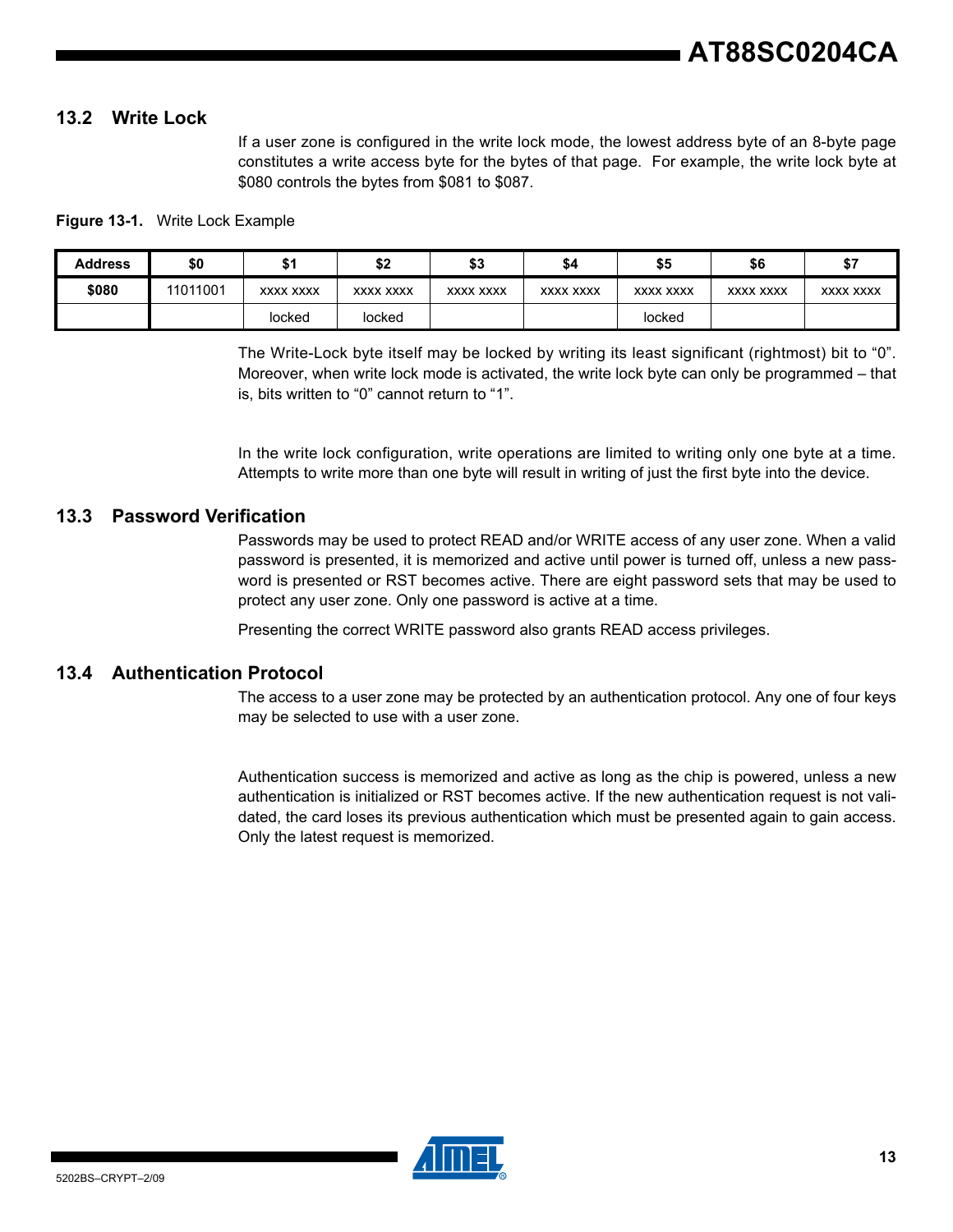

#### **Figure 13-2.** Password and Authentication Operations



Note: Authentication and password verification may be attempted at any time and in any order. Exceeding corresponding authentication or password attempts trial limit renders subsequent authentication or password verification attempts futile.

#### **13.5 Cryptographic Message Authentication Codes**

AT88SC0204CA implements a data validity check function in the standard, authentication or encryption modes of operation.

In the standard mode, data validity check is done through a Modification Detection Code (MDC), in which the host may read an MDC from the device in order to verify that the data sent was received correctly.

In authentication and encryption modes, the data validity check becomes more powerful since it provides a bidirectional data integrity check and data origin authentication capability in the form of a Message Authentication Codes (MAC). Only the host/device that carried out a valid authentication is capable of computing a valid MAC. While operating in the authentication or encryption modes, the use of MAC is required. For an ingoing command, if the device calculates a MAC different from the MAC transmitted by the host, not only is the command abandoned but the security privilege is revoked. A new authentication and/or encryption activation will be required to reactivate the MAC.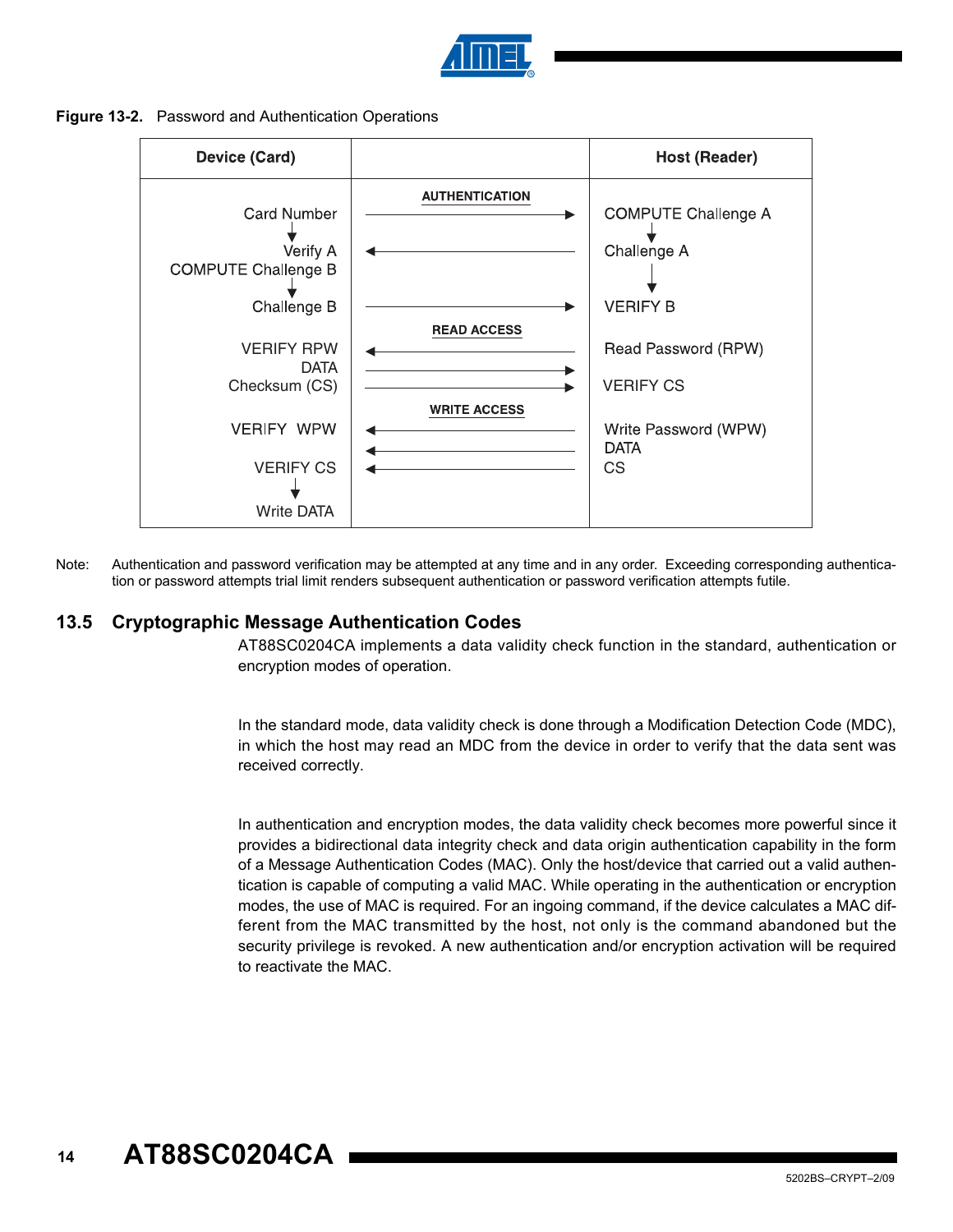### **13.6 Encryption**

The data exchanged between the device and the host during read, write and verify password commands may be encrypted to ensure data confidentiality.

The issuer may choose to require encryption for a user zone by settings made in the configuration memory. Any one of four keys may be selected for use with a user zone. In this case, activation of the encryption mode is required in order to read/write data in the zone and only encrypted data will be transmitted. Even if not required, the host may still elect to activate encryption provided the proper keys are known.

#### **13.7 Supervisor Mode**

Enabling this feature allows the holder of one specific password to gain full access to all eight password sets, including the ability to change passwords.

#### **13.8 Modify Forbidden**

No write access is allowed in a user zone protected with this feature at any time. The user zone must be written during device personalization prior to blowing the security fuses.

#### **13.9 Program Only**

For a user zones protected by this feature, data can only be programmed (bits change from a "1" to a "0"), but not erased (bits change from a "0" to a "1").

# **14. Protocol Selection**

The AT88SC0204CA supports two different communication protocols.

#### **Smartcard Applications:**

Smartcard applications use ISO 7816-B protocol in asynchronous  $T = 0$  mode for compatibility and interoperability with industry standard smartcard readers.

#### **Embedded Applications:**

A 2-wire serial interface provides fast and efficient connectivity with other logic devices or microcontrollers.

The power-up sequence determines establishes the communication protocol for use within that power cycle. Protocol selection is allowed only during power-up.

#### **14.1 Synchronous 2-Wire Serial Interface**

The synchronous mode is the default mode after power up. This is due to the presence of an internal pull-up on RST. For embedded applications using CryptoMemory in standard plastic packages, this is the only available communication protocol.

Power-up VCC, RST goes high also.

After stable VCC, SCL(CLK) and SDA(I/O) may be driven.

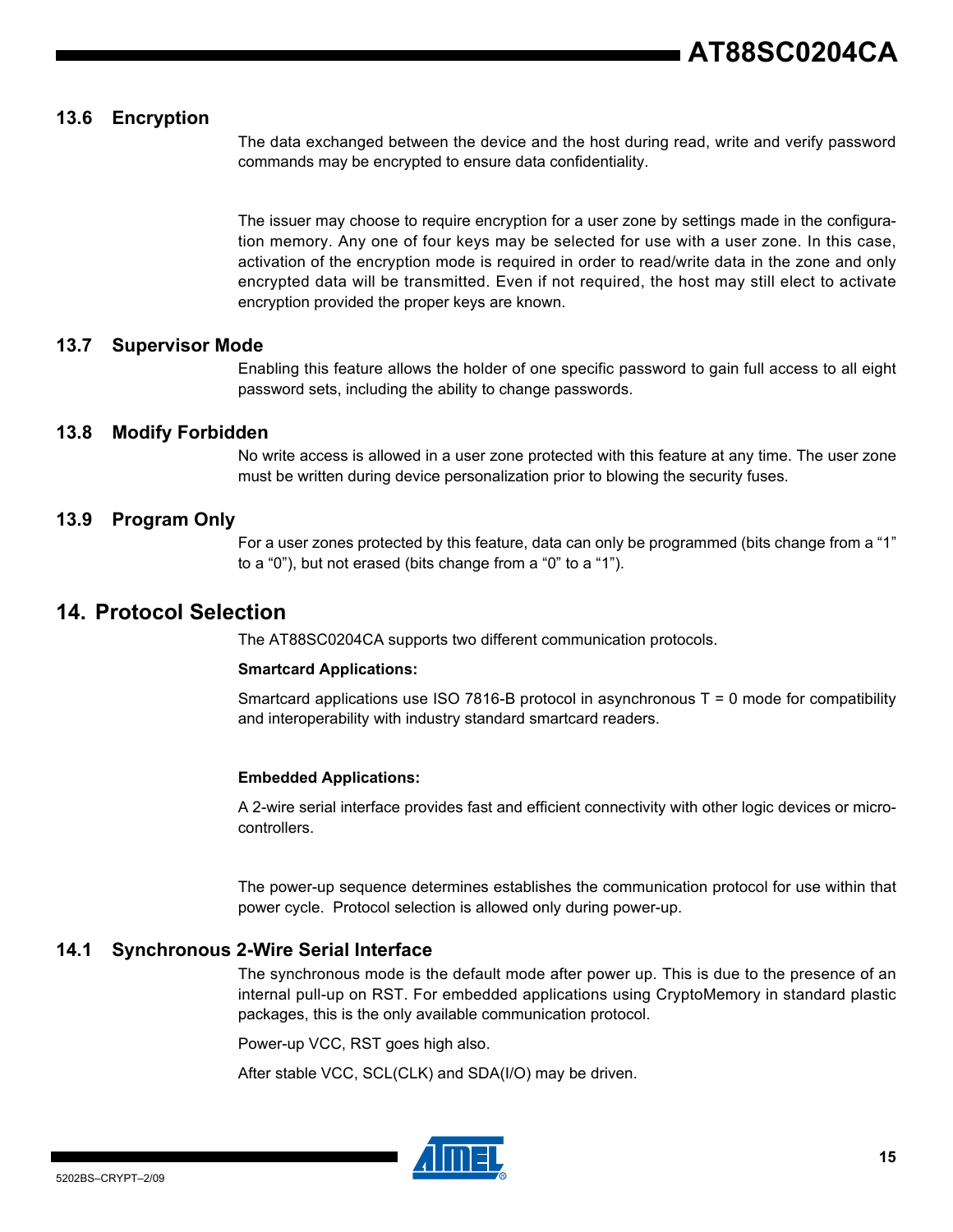

Once synchronous mode has been selected, it is not possible to switch to asynchronous mode without first powering off the device.

**Figure 14-1.** Synchronous 2-Wire Protocol



Note: Five clock pulses must be sent before the first command is issued.

#### **14.2 Asynchronous T = 0 Protocol**

This power-up sequence complies to ISO 7816-3 for a cold reset in smart card applications.

VCC goes high; RST, I/O (SDA) and CLK (SCL) are low.

Set I/O (SDA) in receive mode.

Provide a clock signal to CLK (SCL).

RST goes high after 400 clock cycles.

The device will respond with a 64-bit ATR code, including historical bytes to indicate the memory density within the CryptoMemory family.

Once asynchronous mode has been selected, it is not possible to switch to synchronous mode without first powering off the device.

#### **Figure 14-2.** Asynchronous T = 0 Protocol (Gemplus Patent)



# **15. Initial Device Programming**

Enabling the security features of CryptoMemory requires prior personalization. Personalization entails setting up of desired access rights by zones, passwords and key values, programming these values into the configuration memory with verification using simple WRITE and READ commands, and then blowing fuses to lock this information in place.

Gaining access to the configuration memory requires successful presentation of a secure (or transport) code. The initial signature of the secure (transport) code for the AT88SC0204CA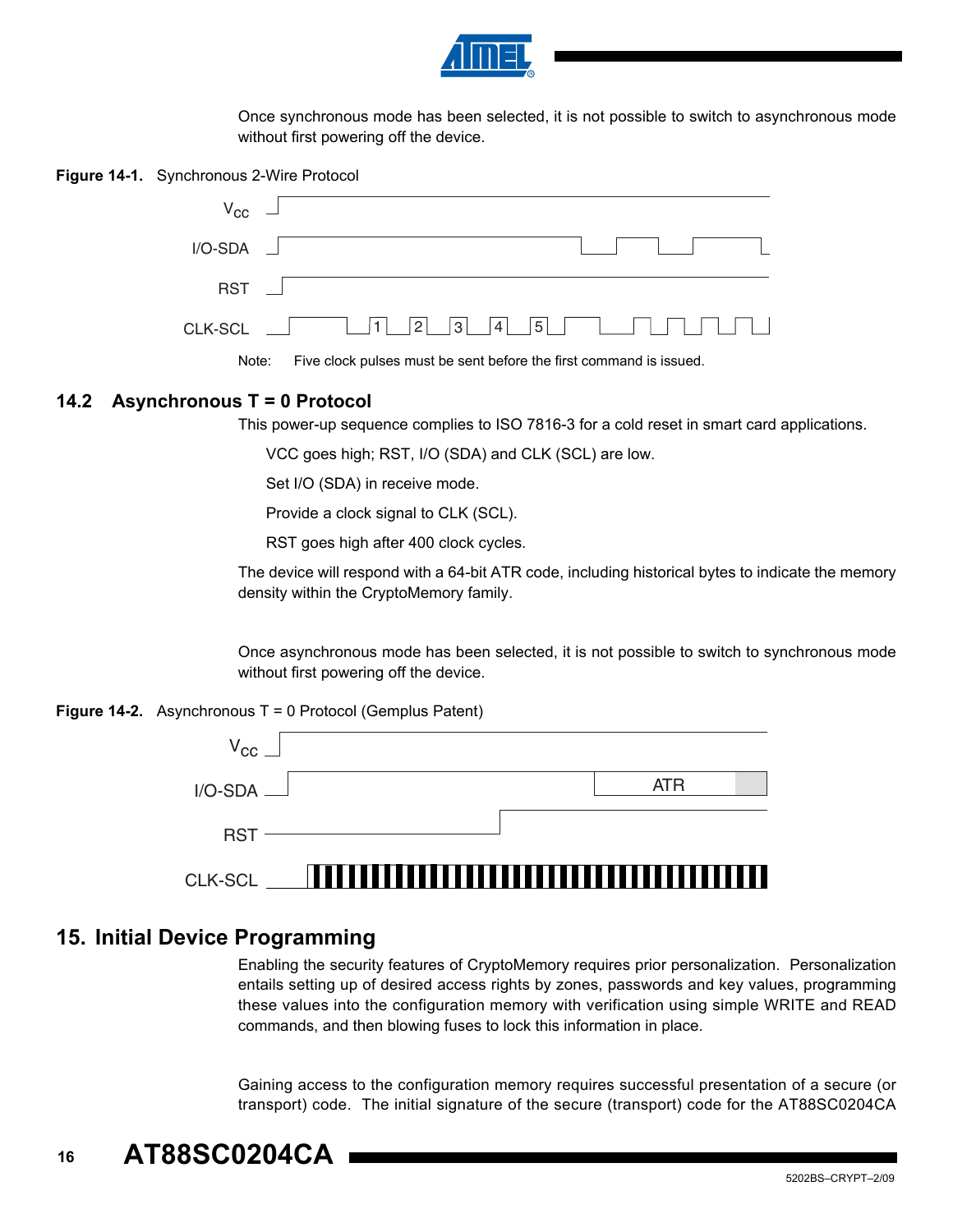device is \$E5 47 47. This is the same as the WRITE 7 password. The user may elect to change the signature of the secure code anytime after successful presentation.

After writing and verifying data in the configuration memory, the security fuses MUST be blown to lock this information in the device. For additional information on personalizing CryptoMemory, please see the application notes Programming CryptoMemory for Embedded Applications and Initializing CryptoMemory for Smart Card Applications from the product page at www.atmel.com/products/securemem.

# **16. Ordering Information**

| <b>Ordering Code</b>                                  | Package                            | <b>Voltage Range</b> | <b>Temperature Range</b>                                                           |
|-------------------------------------------------------|------------------------------------|----------------------|------------------------------------------------------------------------------------|
| AT88SC0204CA-MJ<br>AT88SC0204CA-MP                    | $M2 - J$ Module<br>$M2 - P$ Module | $2.7V - 3.6V$        | Commercial ( $0^{\circ}$ C to $70^{\circ}$ C)                                      |
| AT88SC0204CA-PU<br>AT88SC0204CA-SU<br>AT88SC0204CA-TU | 8P3<br>8S1<br>8A2                  | $2.7V - 3.6V$        | Green compliant (exceeds RoHS)/Industrial<br>( $-40^{\circ}$ C to 85 $^{\circ}$ C) |
| AT88SC0204CA-WI                                       | mil wafer                          | $2.7V - 3.6V$        | Industrial $(-40^{\circ}$ C to 85 $^{\circ}$ C)                                    |

| Package Type <sup>(1)</sup> | <b>Description</b>                                                        |
|-----------------------------|---------------------------------------------------------------------------|
| M2 – J Module               | M2 ISO 7816 Smart Card Module                                             |
| M2 – P Module               | M2 ISO 7816 Smart Card Module with Atmel <sup>®</sup> Logo                |
| 8P3                         | 8-lead, 0.300" Wide, Plastic Dual Inline Package (PDIP)                   |
| 8S1                         | 8-lead, 0.150" Wide, Plastic Gull Wing Small Outline Package (JEDEC SOIC) |
| 8A2                         | 8-lead, 4.4mm Body, Plastic Thin Shrink Small Outline Package (TSSOP)     |

Note: 1. Formal drawings may be obtained from an Atmel sales office.

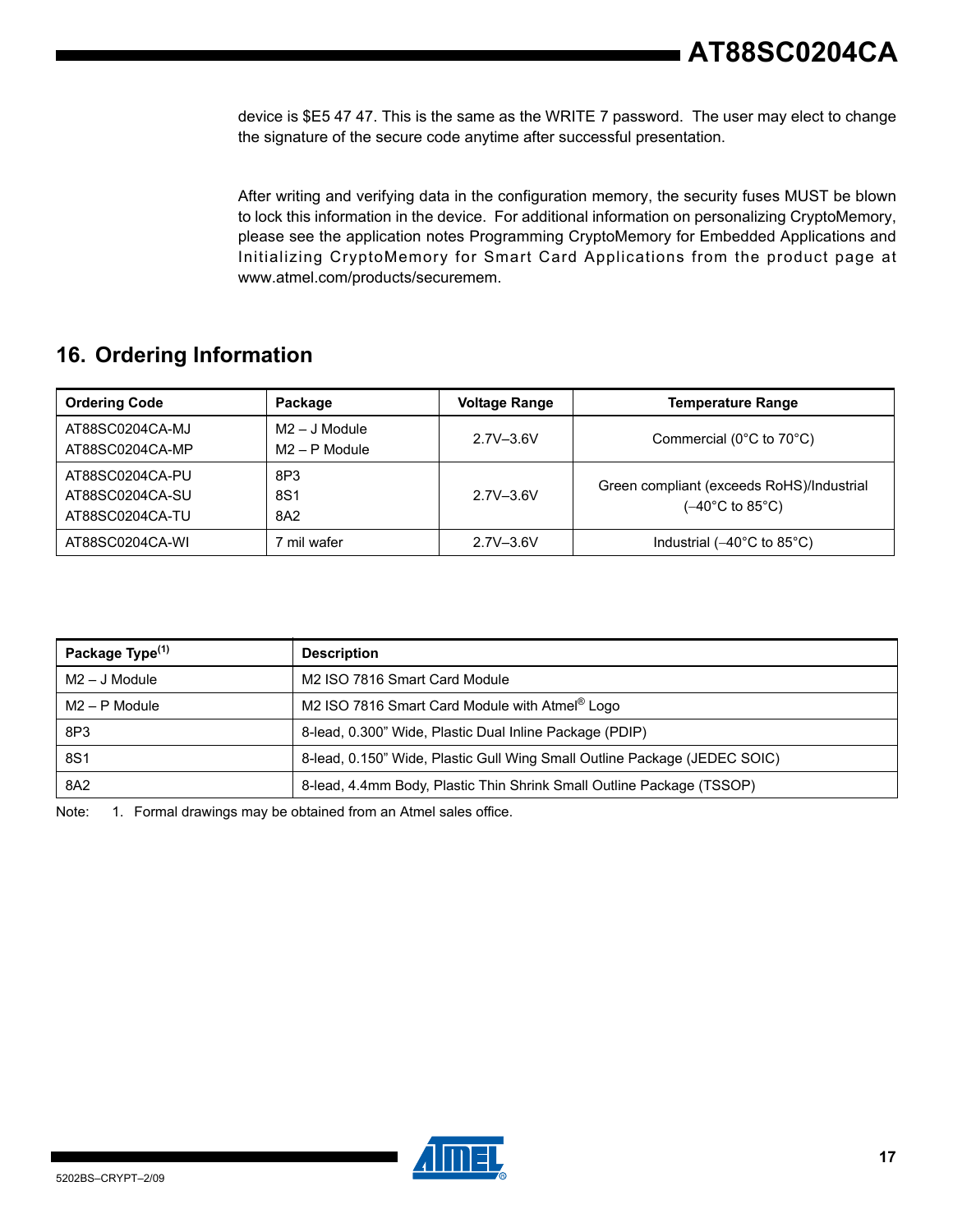

# **17. Packaging Information**

## **Ordering Code: MJ**



Module Size: **M2** Dimension\*: 12.6 x 11.4 [mm] Glob Top: Round  $\varnothing$  8.5 [mm] Thickness: 0.58 [mm] Pitch: 14.25 mm

# **Ordering Code: MP**



Module Size: **M2** Dimension\*: 12.6 x 11.4 [mm] Glob Top: Square - 8.8 x 8.8 [mm] Thickness: 0.58 [mm] Pitch: 14.25 mm

- \*Note: The module dimensions listed refer to the dimensions of the exposed metal contact area. The actual dimensions of the module after excise or punching from the carrier tape are generally 0.4 mm greater in both directions (i.e., a punched M2 module will yield 13.0 x 11.8 mm).
- Note: The module dimensions listed refer to the dimensions of the exposed metal contact area. The actual dimensions of the module after excise or punching from the carrier tape are generally 0.4 mm greater in both directions (i.e., a punched M2 module will yield 13.0 x 11.8 mm).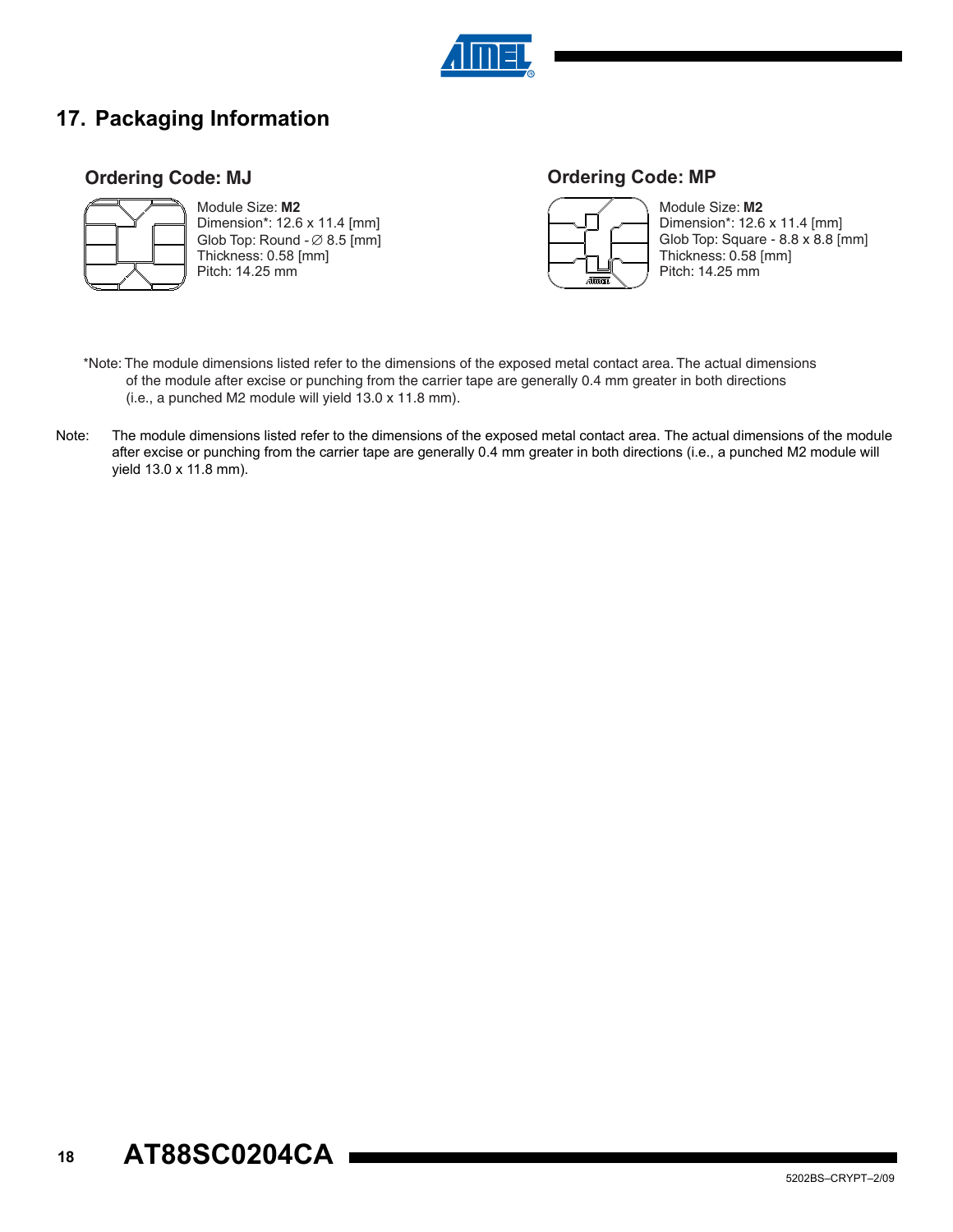# **18. Ordering Code: SU**

### **18.1 8-lead SOIC**



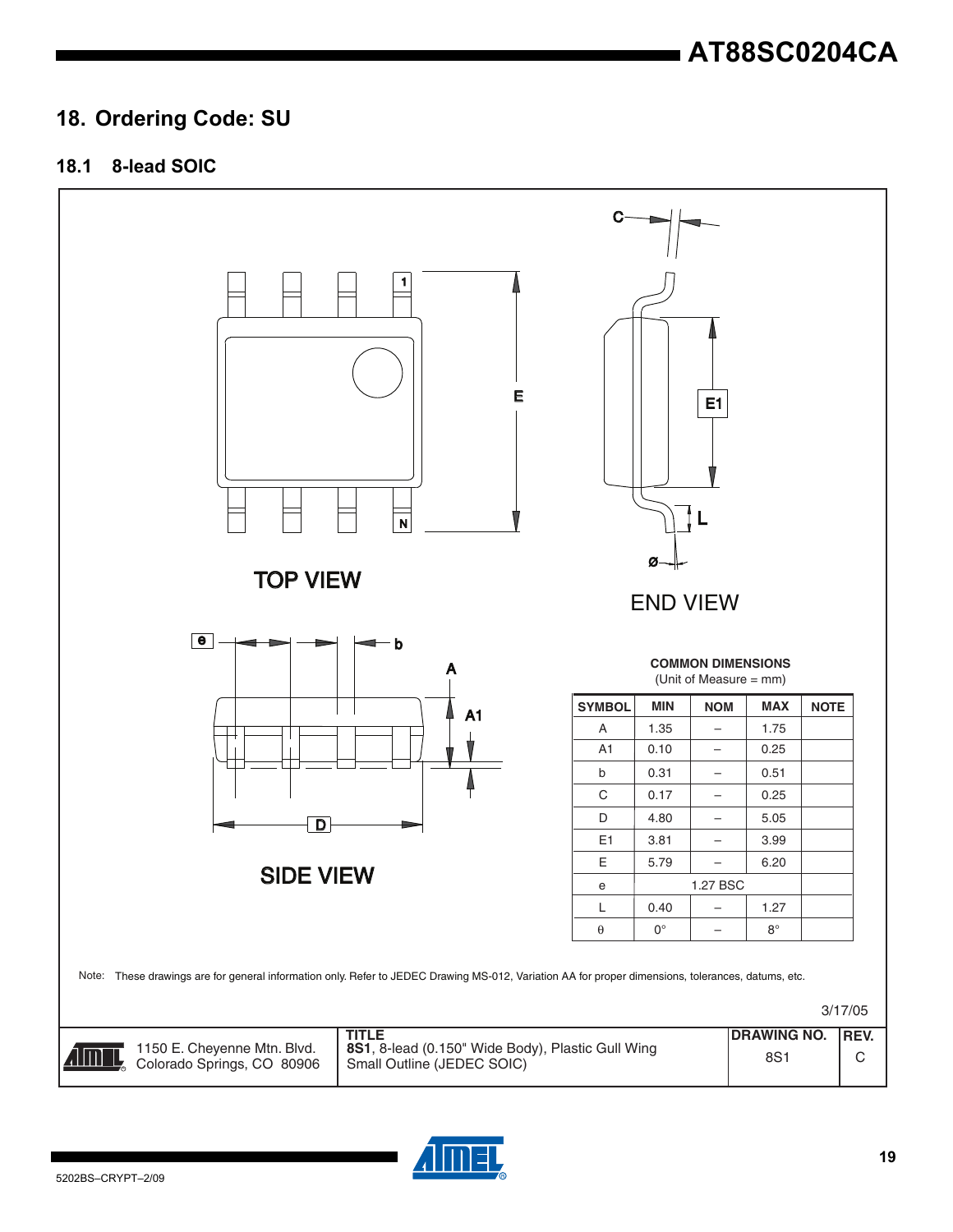

# **19. Ordering Code: PU**

#### **19.1 8-lead PDIP**

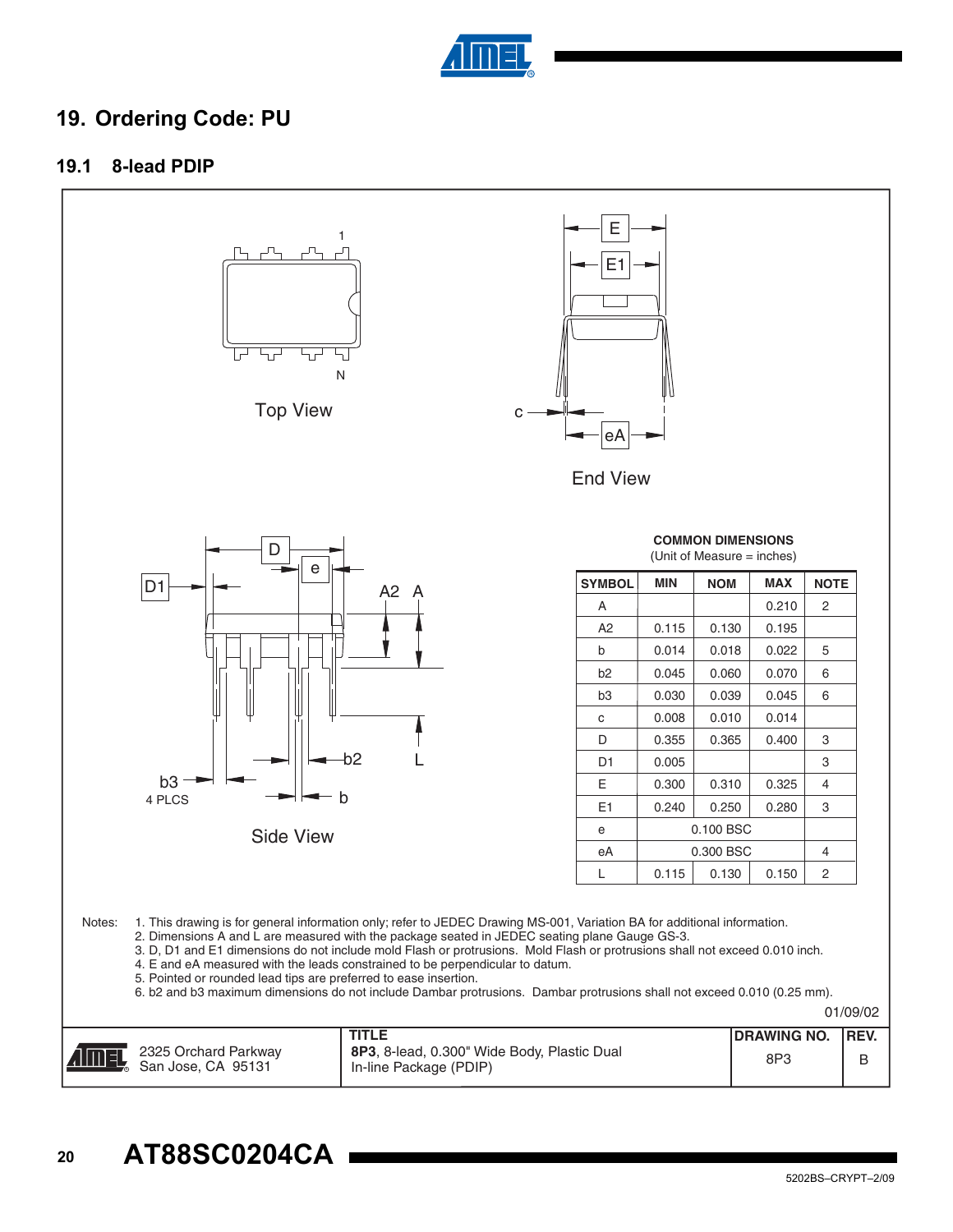# **AT88SC0204CA**

#### **19.2 8-lead TSSOP**



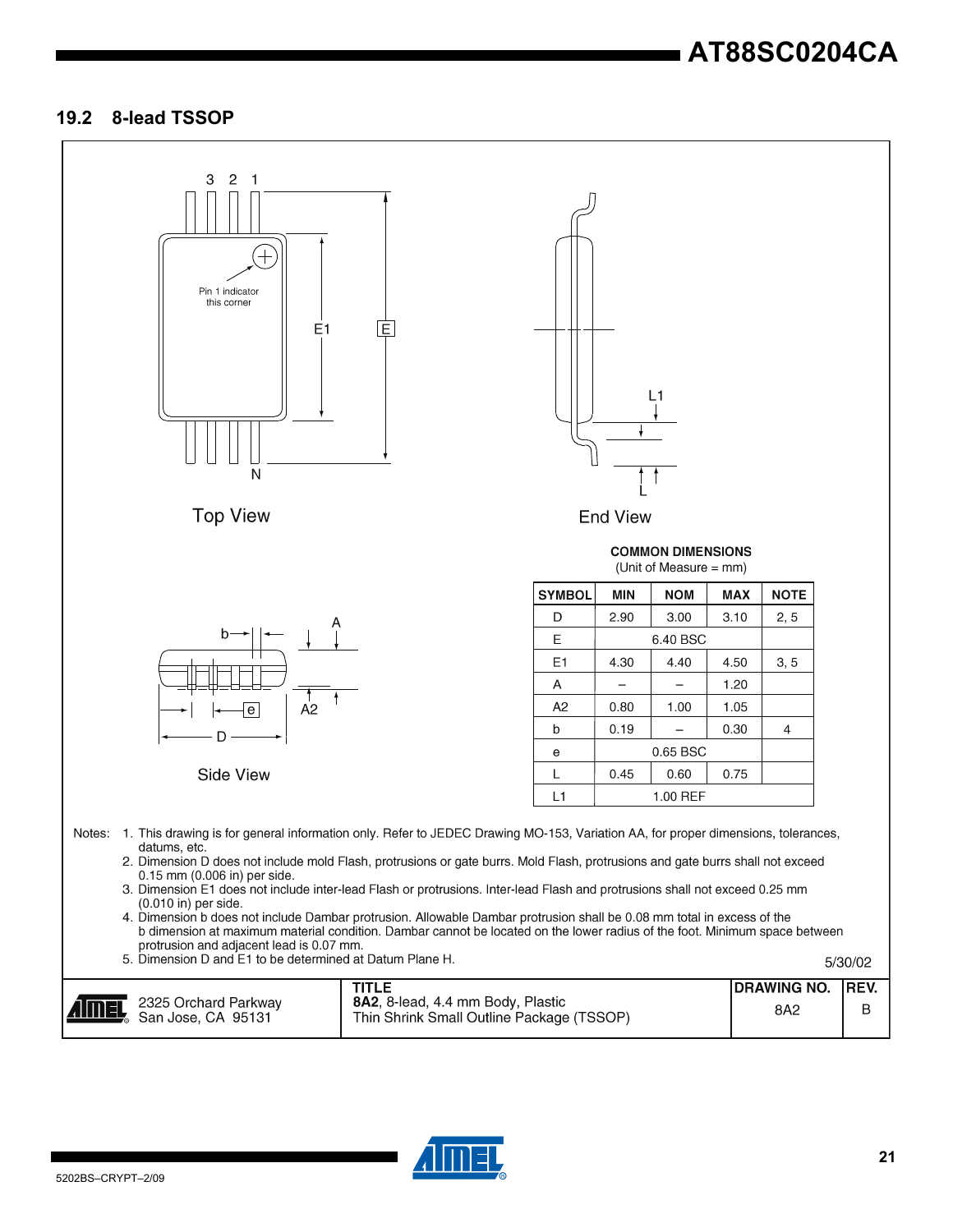

# **20. Revision History**

| <b>Table 20-1.</b> Revision History |             |                                                                |  |  |  |
|-------------------------------------|-------------|----------------------------------------------------------------|--|--|--|
| Doc. Rev.                           | <b>Date</b> | <b>Comments</b>                                                |  |  |  |
| 5202BS                              | 2/2009      | Connection Diagram inserted; DC Characteristics table updated. |  |  |  |
| 5202AS                              | 7/2008      | Initial document release.                                      |  |  |  |

#### **22 AT88SC0204CA**